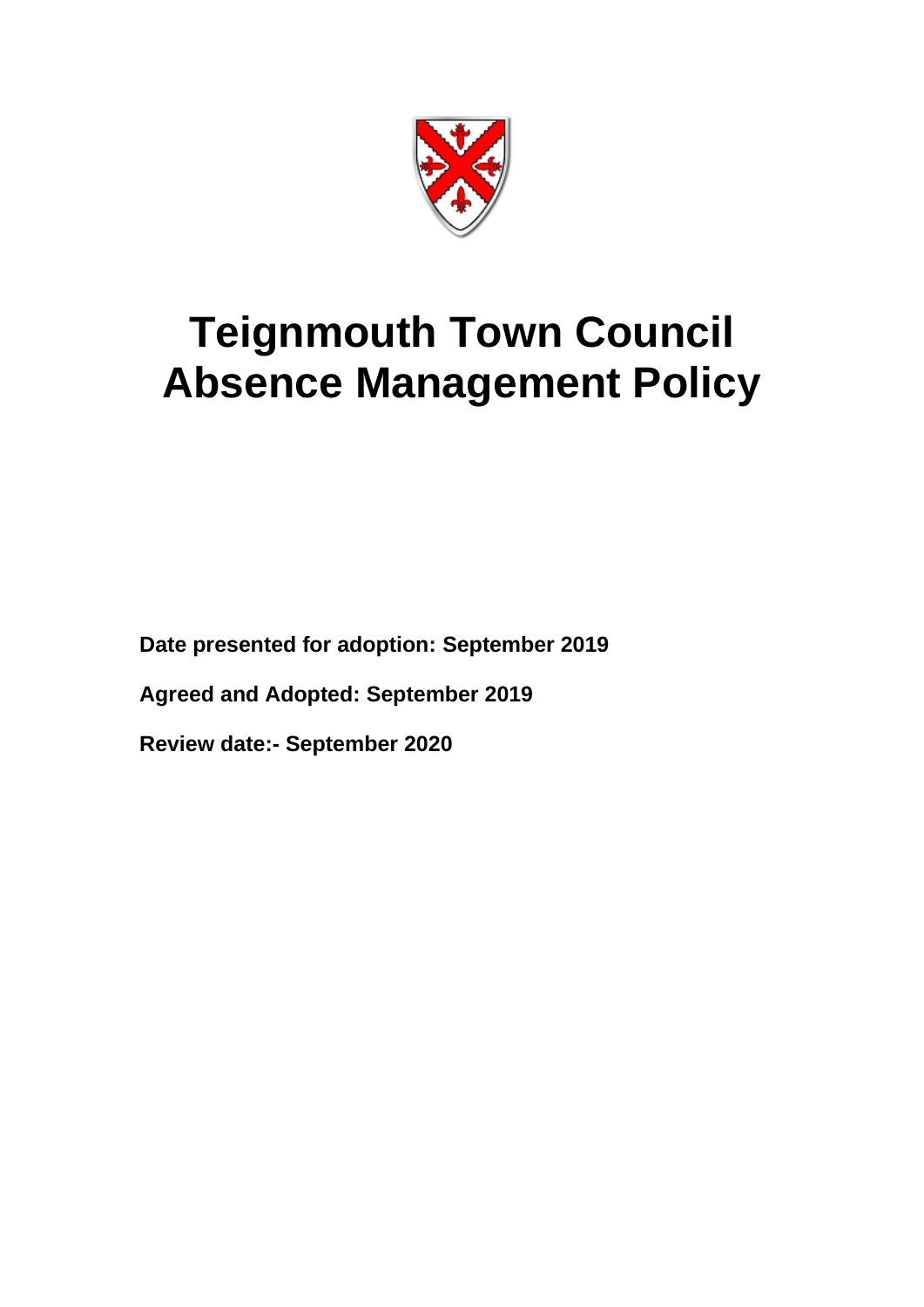# **Teignmouth Town Council - Absence Management Policy**

#### **1 Introduction**

The council is committed to providing effective, high quality service to all its customers and to optimising the contribution of all employees. As part of this aim, it is essential that all employees are committed to maximising attendance.

The council is concerned for the wellbeing of its employees and seeks to protect their health and safety by creating a safe working environment. In return, the council expects all employees to take reasonable care of their own health, seek medical help whenever appropriate, and to attend work when fit to do so.

The council recognises that genuine medical grounds will occasionally result in employee absence. It is the council's policy to treat all such sickness absence in a fair, sensitive, and consistent manner across all areas of the workforce.

The council must balance the sensitive management of genuine individual sickness against its need to be publicly accountable for its resource allocation and, as such, cannot sustain high levels of sickness absence. Action will therefore be taken to address recurrent short-term sickness or extended periods of absence as appropriate.

Any reference to 'Personnel Committee' should be taken to refer to the Staffing Committee and any reference to 'Properties Committee' should be taken to refer to the Finance & General Purposes Committee.

#### **1.1 Aims**

For the council to meet its responsibilities, it will ensure that:

- It provides a supportive environment for those employees affected by ill-health;
- Managers and employees adhere to this policy and procedure; and
- Levels of sickness absence are the subject of routine monitoring.

#### **1.2 Responsibilities**

The onus for attending work on a regular basis and for reporting absence in accordance with the council's agreed procedures rests with the employee. It is also an employee's responsibility to appropriately detail any periods of absence on their record of hours worked.

The responsibility for recording, monitoring, and managing absence on a dayto-day basis lies with the Town Clerk. It is therefore essential that they ensure that all employees are aware of the council's Absence Management Policy and Procedures.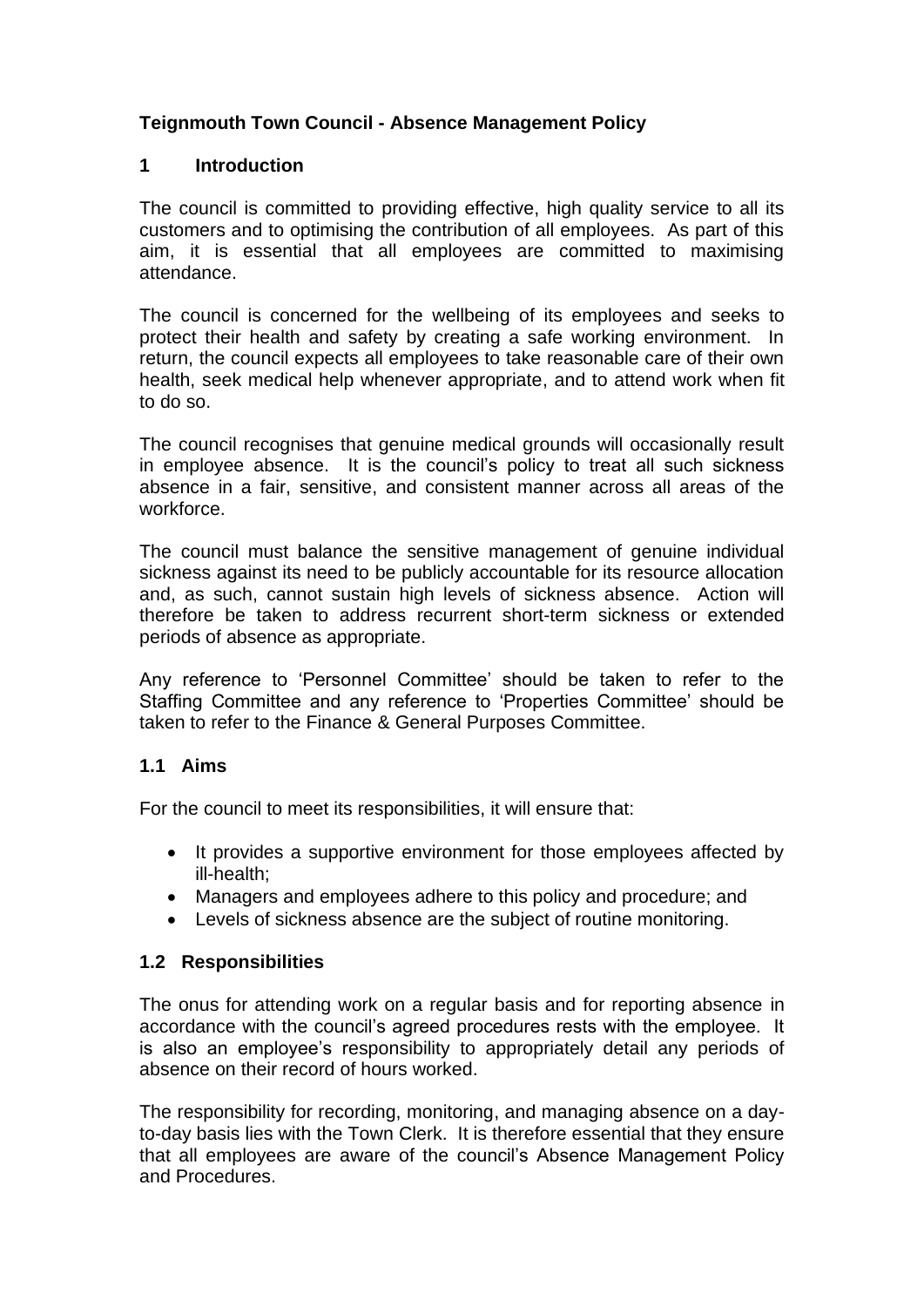# **1.3 Reporting**

Employees who are unable to work due to illness/injury must contact the Town Clerk, preferably by telephone and not by text or e-mailing, as soon as possible or arrange for someone else to do this on their behalf. This should be no later than 09.30 on the first day of absence or the nearest working day. The employee should provide some indication of:

- The nature of the absence;
- The date the injury/illness began (including weekends and holidays);
- The expected duration of the absence; and
- Whether there are any immediate work commitments that need completing/reassigning during the absence.

If the Town Clerk is unavailable, the employee should ensure that contact is made with the Town Clerks office.

The employee must maintain contact with his or her line manager (either Town Clerk or Project and Facilities Manager) during any period of sickness absence lasting longer than one day, so that the Line Manager is aware of any progress and the expected date of return to work. If the employee is unable to do so, they must arrange for someone else to do this on their behalf.

Failure to follow the sickness reporting process might lead to the absence from work being considered as unauthorised, resulting in loss of pay and possible disciplinary action.

## **2 Certification**

Where the absence is for a period of up to seven days (inclusive of weekends) and not covered by a doctor's certificate, the employee will be asked to complete a self-certification form on their return to work.

If the absence exceeds seven days – and the employee has not already done so – the employee should provide a doctor's certificate for the remainder of the absence. The employee will need to ensure that there is always a current certificate. The doctor's certificate ('fit note') will include whether or not the employee needs to see a doctor again before returning to work.

If the doctor's certificate states that the employee "may be fit for work", the employee should inform the Town Clerk immediately. They will discuss with the employee whether there are any additional measures that may be needed to facilitate the return to work, taking into account the doctor's advice. This may take place at a Return to Work Interview or an Absence Review Meeting. If appropriate measures cannot be taken, the employee will remain on sick leave and the Town Clerk will set a date to review the situation.

# **3 Return to Work Meetings**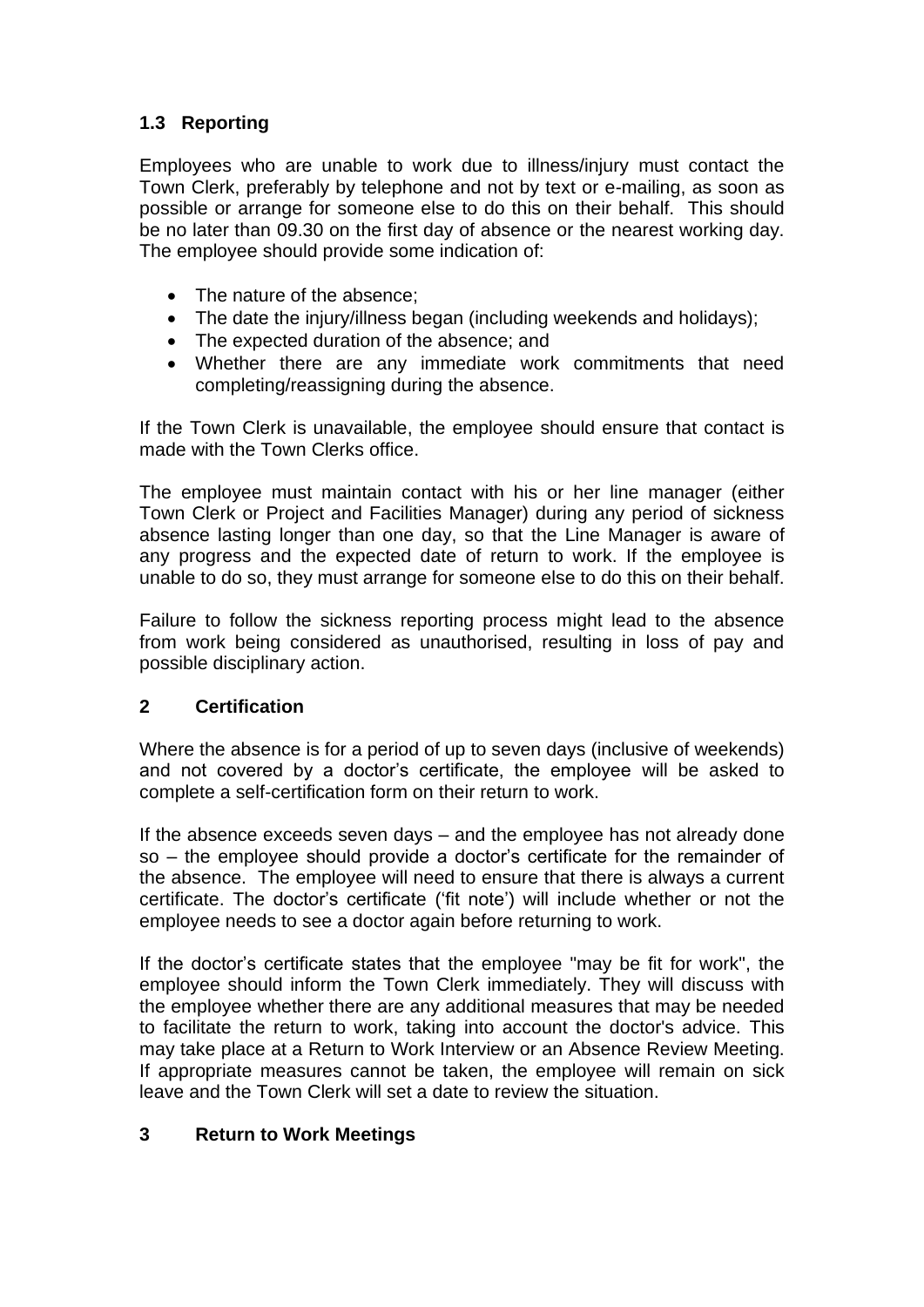When the employee returns to work after any period of absence, the Town Clerk will arrange to meet with them. This meeting will occur on the first day back or as soon as possible. The purpose of this meeting is:

- To provide an opportunity for the Town Clerk to check that the employee is fit enough to return to work;
- To give the employee an opportunity to voice any concerns that they may have and/or to identify any domestic, welfare, or work-related problems in an appropriate forum;
- To ensure that the employee is aware of work-related matters that have occurred during their absence; and
- Fill out the Sickness Declaration Form.

## **4 Miscellaneous**

It is important that the employee complies with these procedures so that:

- The council can be aware of any potential problems and provide assistance to the employee where necessary; and
- Any sick pay to which the employee would otherwise be entitled is not withheld or refused.

Records retained in respect of sickness absence will be treated with sensitivity and confidentiality at all times, in accordance with the provisions of prevailing Data Protection legislation. The employee is entitled to access their records on request.

Entitlements to sickness allowance are as follows:

| During 1 <sup>st</sup> year of service                     | 1 month's full pay and (after<br>completing 4 months' service) 2<br>months' full pay. |
|------------------------------------------------------------|---------------------------------------------------------------------------------------|
| During $2^{nd}$ year of service                            | 2 months' full pay and 2 months' half<br>pay                                          |
| During 3 <sup>rd</sup> year of service                     | 4 months' full pay and 4 months' half<br>pay                                          |
| During 4 <sup>th</sup> and 5 <sup>th</sup> year of service | 5 months' full pay and 5 months' half<br>pay                                          |
| After 5-years service                                      | 6 months' full pay and 6 months' half<br>pay.                                         |

NB For the purpose of calculating 'half' pay, the rate of pay for the agreed salary month will be used.

Time off may be required for medical or dental appointments. Where such time off is required it will only be granted at the discretion of the Town Clerk.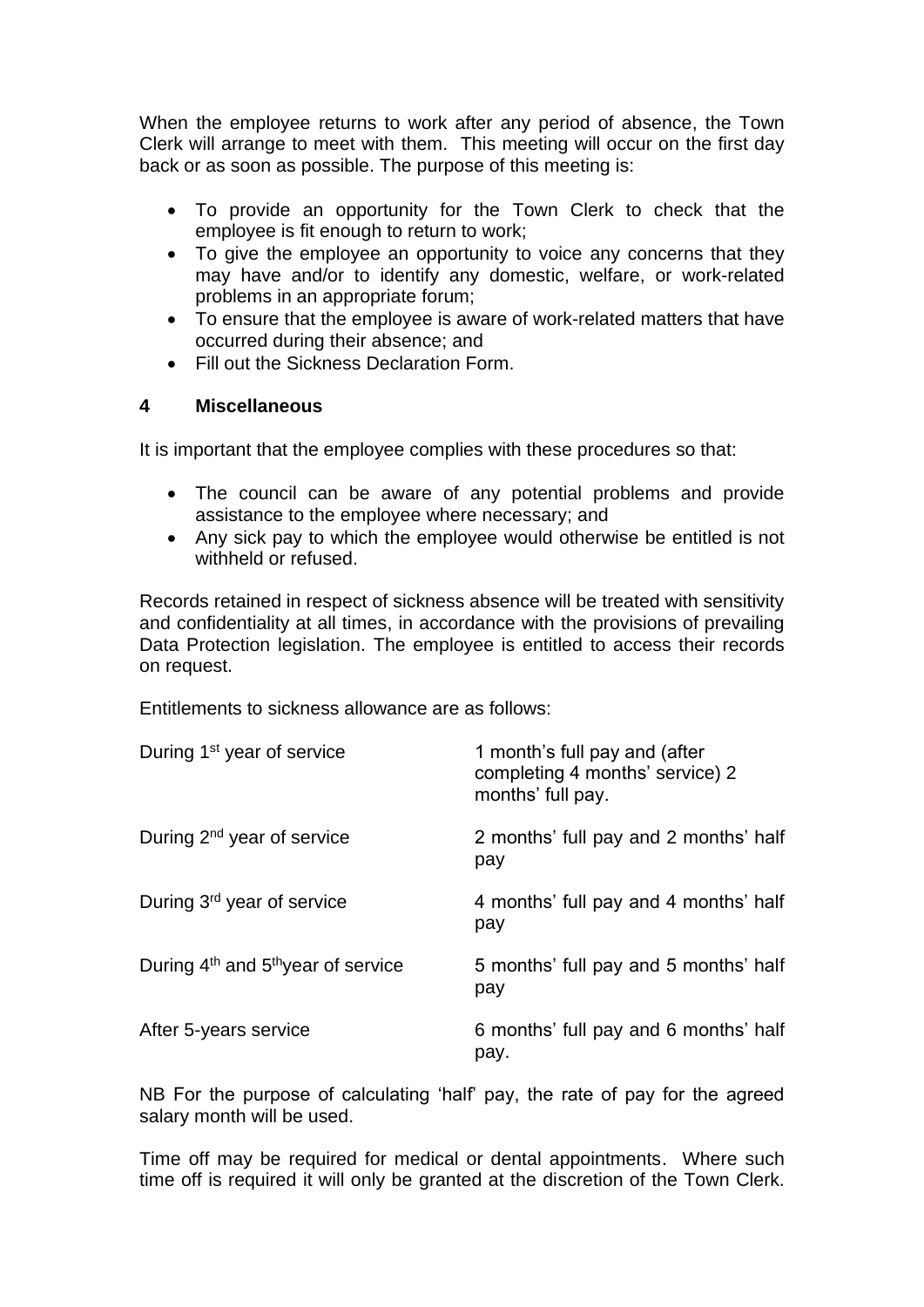Where possible, such appointments should be outside normal working hours. If this is not possible holiday or time-in-lieu must be used.

Absence is monitored on a twelve-month rolling year.

## **5 Underlying Medical Conditions**

If at any stage of the Managing Attendance Review Process the employee and/or their manager identifies that their attendance may be affected by an underlying medical condition, the Town Clerk will give consideration whether to request that an Occupational Health referral is arranged.

This process would involve gaining the employee's consent to refer them to the Council's Occupational Health Physician or Medical Practioner(s). The purpose of this referral would be to obtain independent medical advice on:

- The nature of any underlying/recurrent condition;
- How to support the employee to improve their attendance, eg suggestions for reasonable adjustments to the employee's work, which the council could consider.

Any agreed adjustments should be taken into account when applying the following procedure, which may need to be adapted accordingly.

## **6 Frequent Intermittent Absence**

In addition to the Return to Work interviews after all periods of absence, the council will institute a more formal review of attendance records and reasons for absence with an employee if any of the following triggers are met:

- A mixture or pattern of absences that gives cause for concern;
- Where an employee has had three or more periods of absence in a rolling three-month period;
- Where an employee has had four or more periods of absence in a rolling 12-month period; or
- Where an employee has had a total of five days short-term sickness within any period of 12 months.

The relevant manager will arrange a sickness review meeting with any employee whose absence record matches or exceeds the above criteria.

During the meeting, the manager should draw the employee's attention to their poor attendance record and the problems that their absences are causing for the council and other employees. Where no underlying medical condition is disclosed, the employee will be advised that their attendance record will be monitored (over a period of not less than 3 months) and that significant improvement will be required. In addition, employees will be warned that if no such improvement is forthcoming, serious consideration will be given to reviewing their employment situation. This will be confirmed in writing.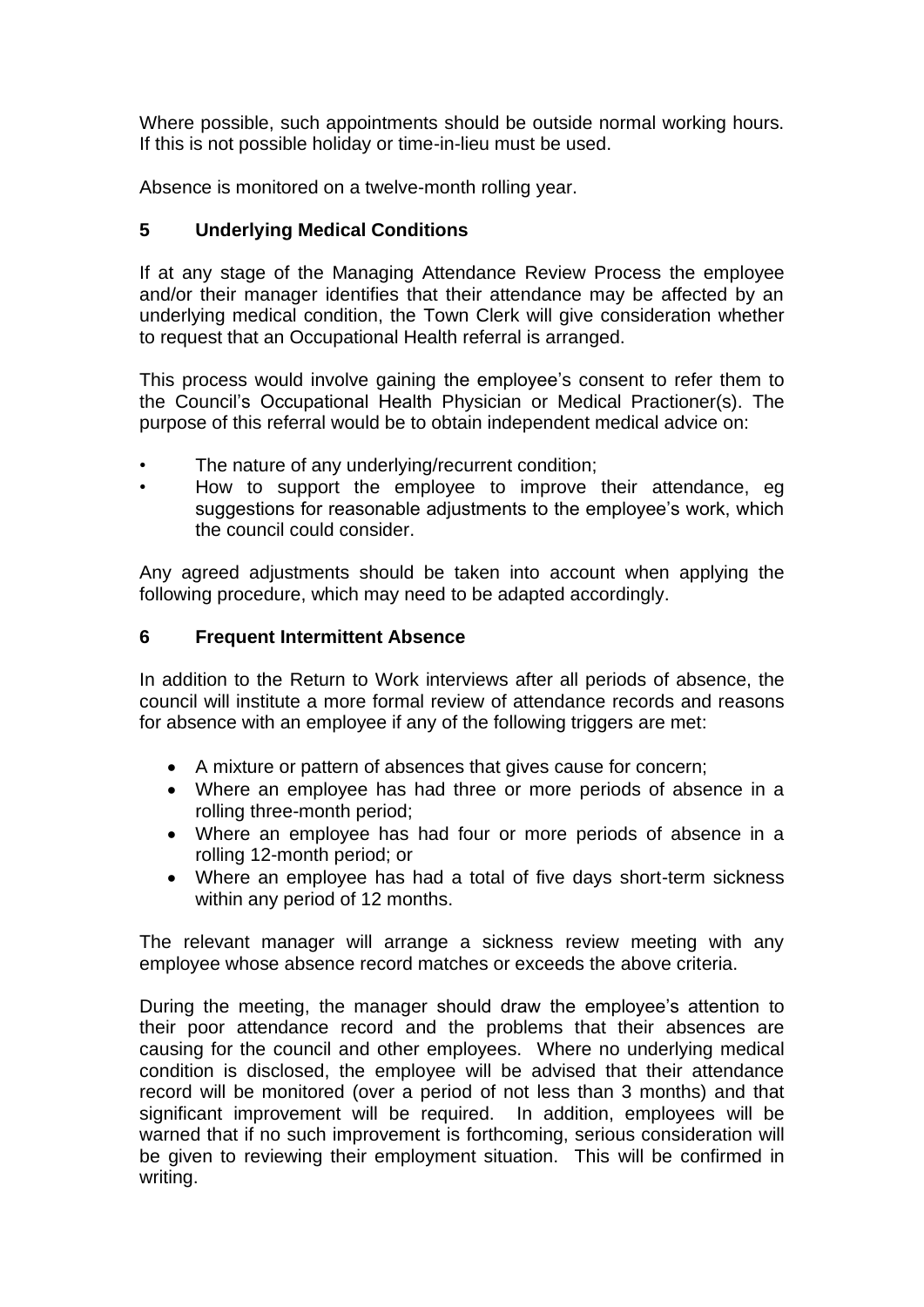Return to Work interviews will continue to be carried out following any absences that occur during this monitoring period. These interviews afford the manager the opportunity to remind the employee of the Council's concerns.

If no significant improvement in attendance is demonstrated, a further Sickness Review Meeting will be arranged. The employee will be invited in writing to attend this meeting and will be offered the right to be accompanied by a work colleague or trade union representative. At this meeting, the employee will once again be reminded of the problems caused by the absences and, if this has not already been addressed, they will be asked if they wish to disclose any underlying medical condition or problem of which the manager is unaware. If such a condition is disclosed, the advice in section 5 above should be followed. Where no adjustments to this process have been agreed (eg due to an underlying medical condition), the employee will normally be told that their attendance record will be subject to a further period of monitoring (of not less than 3 months) and that their employment may be terminated if the required improvement is not achieved.

Employees whose levels of attendance improve satisfactorily during periods of informal or formal monitoring will be reminded that they will be expected to maintain these levels of attendance. Failure to do so will result in further monitoring or the initiation of formal action.

Where an employee's attendance has not improved to the required level, an Attendance Hearing will be arranged (see Section 9) to consider whether the employee should be dismissed or not.

## **7 Long-Term Absence**

All cases of long-term absence will be treated sympathetically, and every assistance will be given to the employee to return to work. The council will maintain contact with the employee and advise them that they should keep the council informed of developments relating to their medical condition.

The council will hold Sickness Review Meetings with the employee during their absence, as appropriate, to keep up to date, review the on-going absence, and offer support to the employee where appropriate.

In order to ensure that the council has access to guidance and advice in respect of the best course of action to follow in relation to such cases of absence, employees who have been absent for a continuous period of four weeks might, depending on the nature of the absence in question, be referred to the council's Occupational Health Physician or Medical Practioner(s).

Where the Occupational Health Physician recommends a course of action that might affect the employee's continued employment, the relevant manager will hold a Sickness Review Meeting with the employee to discuss the alternative options.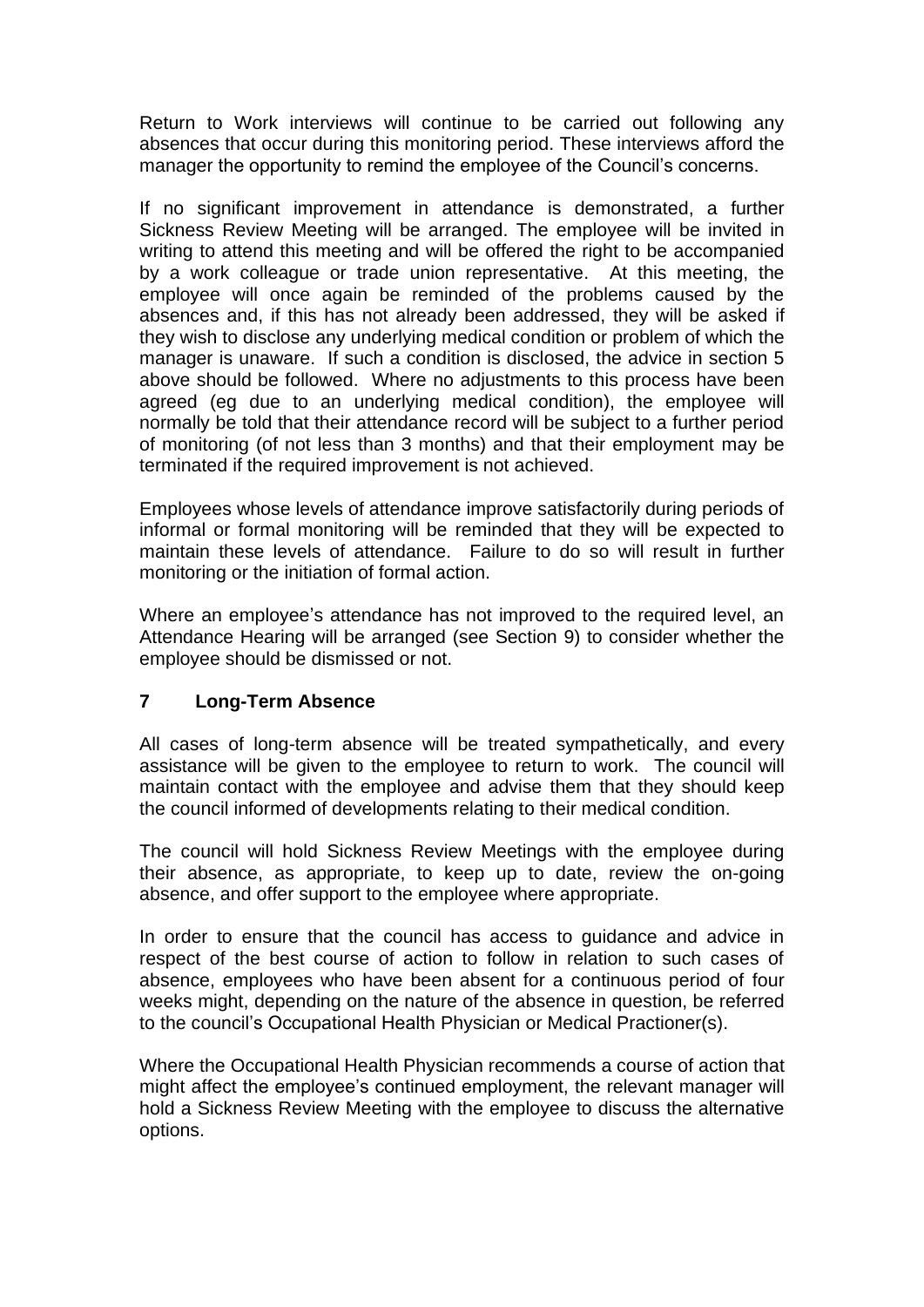Employees may wish to have the support of a trade union representative or a work colleague present during such a meeting, and this should be positively encouraged.

Where a return to work following a period of prolonged absence might be facilitated by temporary redeployment or phased re-introduction (eg job sharing or part-time working) an employee can discuss these options with their manager and, if such measures are appropriate, the council will ensure that the support mechanisms necessary for this to occur are provided. Such arrangements will be for a defined period and will be subject to joint review.

In certain cases, the Occupational Health Physician might find that an employee is unfit to perform a particular job but fit enough to undertake other types of work. In such cases, full consideration will be given to the possibility of redeployment into alternative positions. Consideration will also be given to redeployment in cases where work in a particular place poses problems with attendance.

Where an employee remains absent and a return to work is not foreseeable within a reasonable timescale, the Town Clerk will arrange a Final Sickness Review meeting (see Section 8), which may lead to an Attendance Hearing (see Section 9) to consider dismissal.

#### **8. Disability and Attendance Management**

Only a person who meets the Equality Act (2010) definition ''of'' disability has the protected characteristic of disability. Teignmouth Town Council recognises and will support any member of staff who meets the Equality Act (2010) definition if disability and the protected characteristics thereof.

The Equality Act (2010) says that a person has a disability if they have a physical or mental impairment which has a long-term and substantial adverse effect on their ability to carry out normal day-to-day activities. Physical or mental impairment includes sensory impairments such as those affecting sight or hearing.

Long-term means that the impairment has lasted or is likely to last for at least twelve months or for the rest of the affected person's life.

Substantial means more than minor or trivial.

Cancer, HIV infection, and multiple sclerosis are deemed disabilities under the Equality Act 2010 from the point of diagnosis.

Where a person is taking measures to treat or correct an impairment (other than by using spectacles or contact lenses) and, but for those measures, the impairment would likely have a substantial adverse effect on the person's ability to carry out normal day to day activities, it will be treated as though it does have such an effect.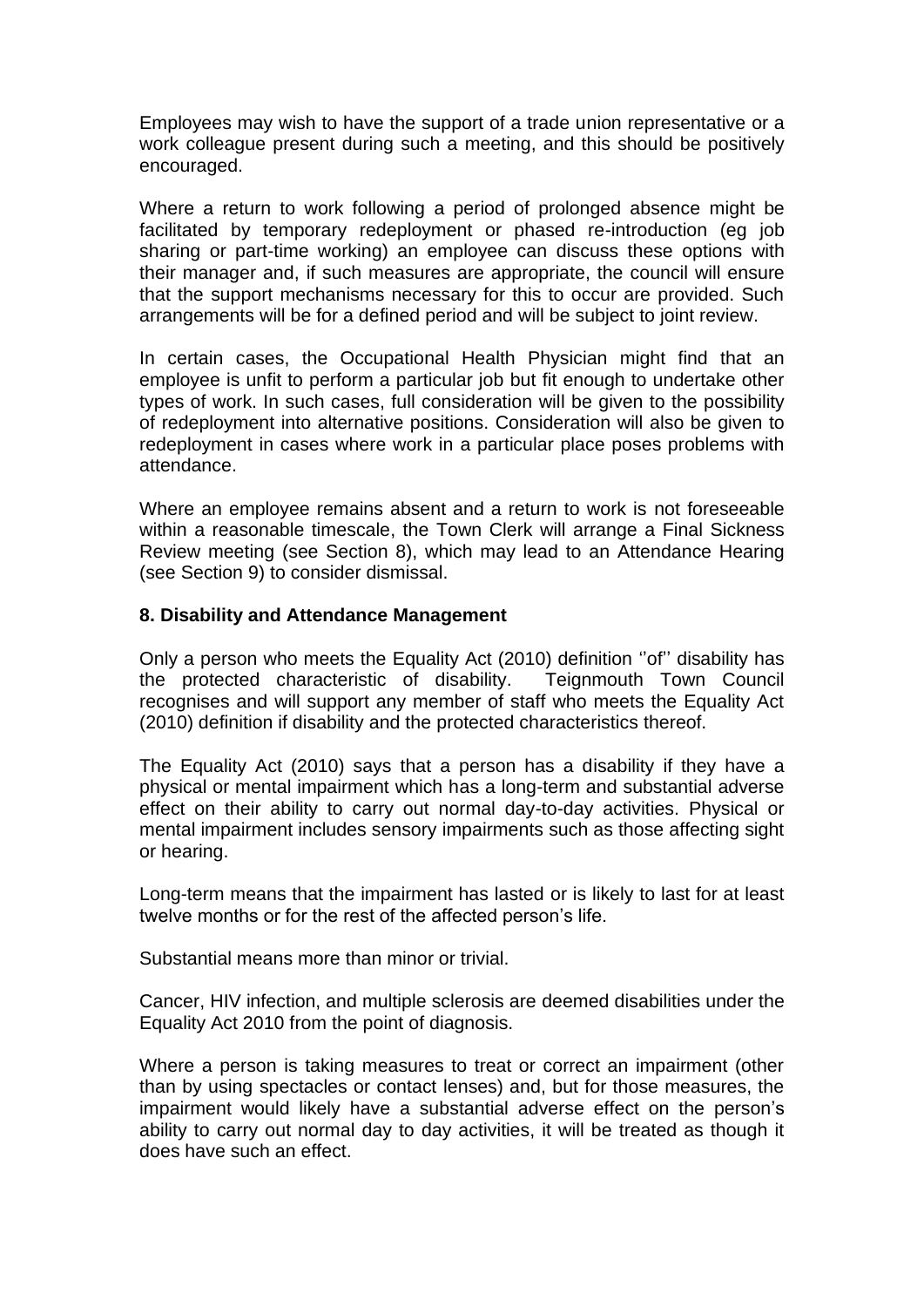Adjustment is a key part of the Equality Act (2010) and can be central to enabling a person with a disability to retain their employment

Teignmouth Town Council recognises that it may be appropriate to adjust the expected levels of attendance when some, or all, of a staff member's absences are disability related. It also acknowledges that absences related to a staff member's disability still require to be considered and that there are limits to the levels of absence that Teignmouth Town Council can sustain, even when such absence is because of a staff member's disability.

Therefore, reasonable target levels will be set in consultation with the employees own GP and/or Teignmouth Town Council's Occupational Health Physician or Medical Practioner(s) for the purpose of providing information for attendance target setting.

If Teignmouth Town Council needs a report from your GP, the Council will comply with the Access to Medical Reports Act 1988, which requires that: -

- Teignmouth Town Council obtains your written consent before we contact your GP;
- you are given prior access to the report and can refuse the Company access to it if you wish. –
- you can ask your GP to alter the contents of the report if you feel it is inaccurate.
- if your GP does not wish changes to be made, you can ask your GP to attach a statement of your views to the report.

However, you should be aware that if you refuse to supply relevant medical information to Teignmouth Town Council, the Council may have no choice but to make decisions based on the information that is available. Therefore, it is in your best interests to disclose medical information.

## **9 Capability – Ill Health**

Where medical advice shows the primary cause of a genuine lack of capability occurs due to incapacity such as ill-health, relating to both physical and mental health issues, pregnancy and other reasons that are clearly covered by Equality Act 2010 the following approach should be followed and exhausted before a final stage capability meeting. This approach should only be used on medical advice: progression through the capability process must be recommended by the individual's GP, consultant or Occupational Health

To identify the primary cause of incapacity a referral should be made to the Occupational Health Department, if appropriate. There should also be further advice sought from the staff member's General Practitioner or Consultant dealing with the primary cause of incapacity. This will assist in identifying any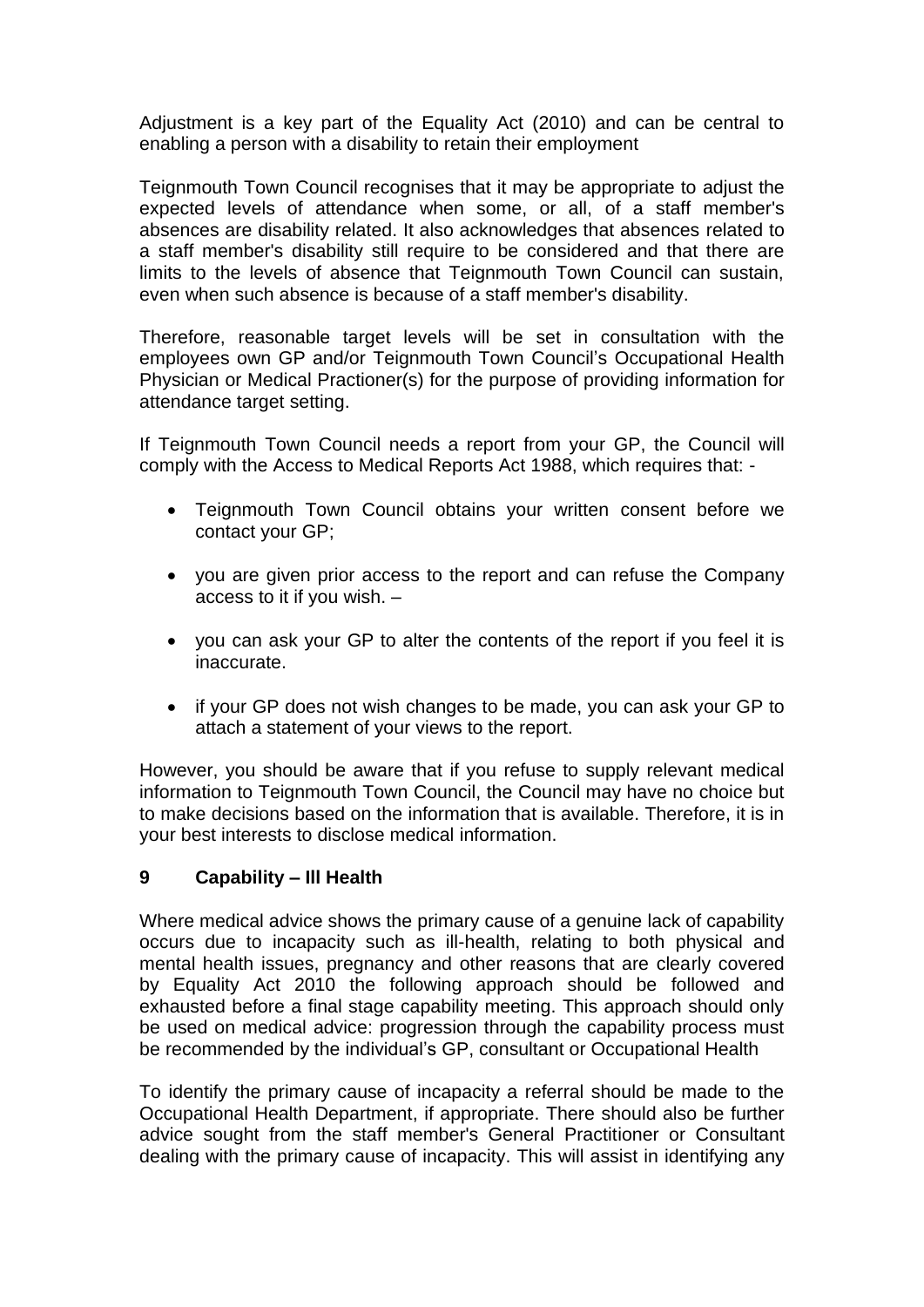reasonable adjustments that may assist the staff member in continuing their employment.

A formal incapacity meeting will be held and will result in a formal investigation by the staff member's immediate line manager and a representative from Teignmouth Town Councils Staffing Committee and the South West Councils organisation to consider what alternative options (if any) can be put in place to allow the staff member to remain in work.

Where possible, the staff member should be present at this meeting and has the right to be accompanied by his or her Trade Union, or a work colleague.

The staff member should be given the opportunity to discuss and input into the meeting and will also be expected to participate fully in investigating what can be done to assist them in continued employment.

There may be an occasion when the staff member is unable, whether as a result of ongoing health issues or other related circumstances, to attend this meeting in person and as such, it may be necessary to arrange for the meeting to be held `in absentia'. In these circumstances the staff member will be invited to submit a written statement for consideration at the meeting along with any relevant details relating to their circumstances for consideration at the meeting. The staff member may also request that their chosen representation (as outlined above) attends the meeting on their behalf. Teignmouth Town Council will facilitate this upon receipt of written note of authority from the staff member.

A formal review date should be agreed at this meeting for the outcome to be determined by the immediate Line Manager.

#### **10 Adjustment**

When determining a reasonably practicable adjustment, the following areas should be considered;

- $\triangleright$  how effective the adjustment would be in overcoming the disadvantage?
- $\triangleright$  how practicable it is to make the adjustment
- $\triangleright$  the financial and other costs incurred by the employer and the extent of any disruption to activities
- $\triangleright$  the extent of the employer's financial and other resources
- ➢ the availability of financial and/or other assistance in making the adiustment
- $\triangleright$  the nature of the employer and size of undertaking

## **8 Final Sickness Review Meeting**

Prior to dismissal being considered for either frequent intermittent absence or long-term absence, the Town Clerk will meet with the individual to explore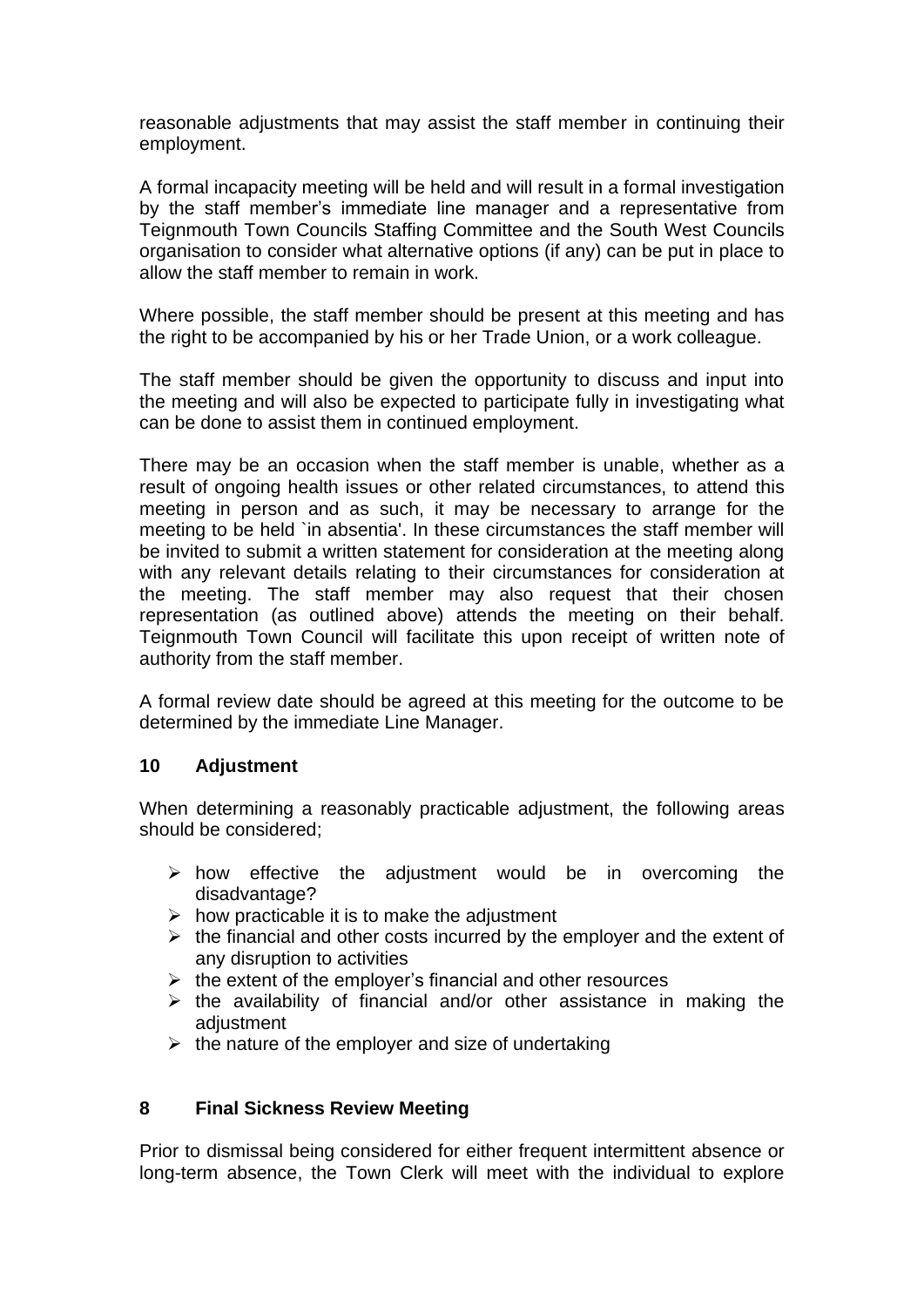whether there are any reasonable adjustments that could be made to enable an employee to remain employed.

Termination of employment may take place where:

- An employee is declared permanently unfit for work;
- An employee is declared medically unfit for their work and alternative employment cannot be found;
- A decision has been taken that the service can no longer tolerate a high level of absence; or
- A decision is taken, within the council's disciplinary process, that an employee has wilfully abused the sickness absence/payments provisions or absented themselves without permission.

## **9 Attendance Hearing**

To reach a decision about whether dismissal is appropriate, an Attendance Hearing will be arranged. The employee will be invited in writing to attend the hearing and notified of their right to be accompanied by a Trade Union Representative or colleague.

The Hearing Panel will be comprised of three members of the Staffing Committee, who will make the decision. The Town Clerk or relevant manager will attend to outline the history of absence and any relevant steps taken and advice received.

All paperwork relating to the hearing will be circulated 5 days in advance of the hearing to all parties attending.

Once the Panel has considered the manager's and employee's cases, and all other relevant information, it will adjourn to make a decision.

The decision of the Panel will be confirmed to the employee in writing within 5 working days. The letter should clearly set out:

- 1 The Panel's decision:
	- a If a warning has been issued the timescale for this and the level of improvement required;
	- b If the decision is not to act at this point and to review again in a certain time period, the applicable timescale for this; or
	- c If the decision is to dismiss the employee, inform them of their relevant notice period and provide them with any relevant pension information; and

2 The employee's right of appeal.

#### **10 Appeals**

Employees have the right to appeal against any decision to issue a formal warning or dismissal under this procedure. If an employee wishes to appeal,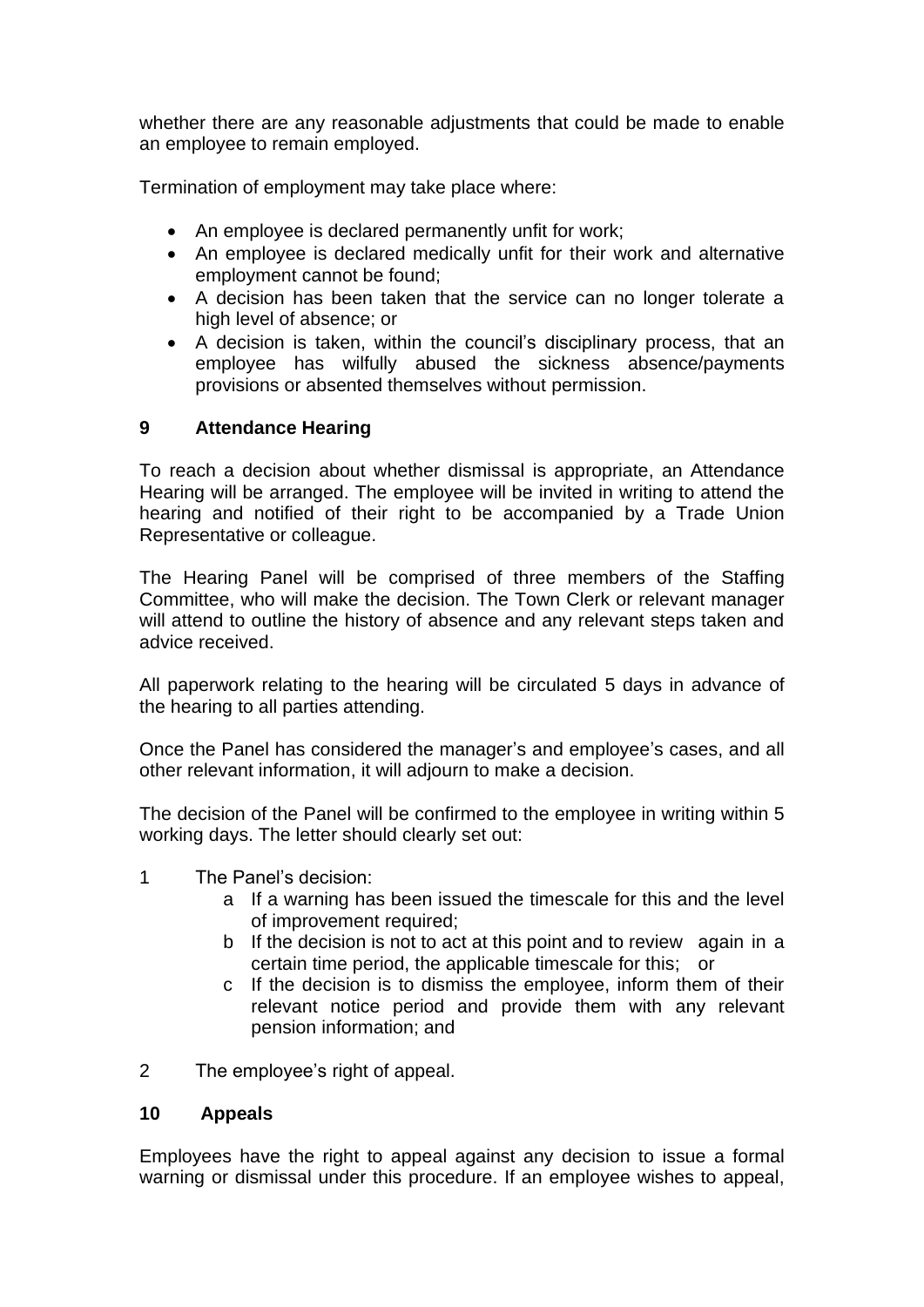they should write to the Town Clerk setting out the grounds of their appeal. This must be done within 10 days of the date of the letter informing them of the outcome of the Attendance Hearing.

Appeals will be heard by a separate panel of members, who will also normally be part of the Staffing Committee. An appeal hearing will be held where the employee can present their appeal. The Chair of the original panel will also attend to explain the original decision. Witnesses may be called.

Once the Appeal Panel has considered both the employee's appeal and the Hearing Chair's case, and considered all other relevant information, it will adjourn to decide.

The decision of the Appeal Panel is final and will be confirmed to the employee in writing within 5 working days. There is no further right of Appeal.

## **11 Personal, Domestic, or Work-Related Problems**

Where an employee reveals that their absence has been a consequence of personal, domestic, or work-related problems, the relevant manager should endeavour to discuss with them any relevant details that they wish to disclose. Although an employee may have genuine concerns about revealing sensitive or personal information, they should be reminded that such matters will be treated confidentially, and that the council cannot assist them if it is not made aware of the problem. If an employee wishes to discuss matters with someone other than the relevant manager, the Chair of the Staffing Committee can be contacted for a confidential interview.

Once the problem has been clearly identified, appropriate assistance can be offered to the employee. In some circumstances, special leave, temporary adjustments in working arrangements, or referral to specialist agencies may be granted.

## **12 Alcohol/Drug Dependency**

Where an employee discloses that their absences are a consequence of alcohol or drug-related problems, they will be encouraged to seek help and treatment voluntarily through the council's Occupational Health Service or through resources of their own choosing. Employees may be granted, if necessary, leave to undergo treatment and any such leave will be regarded as sick leave within the terms of the council's sick pay scheme, with the monitoring of progress by the Occupational Health Service.

Should an employee refuse or discontinue any programme of assistance designed for them, then any unacceptable behaviour or inadequate standard of work will be dealt with on its merits through the council's Disciplinary Procedure.

#### **13 Welfare**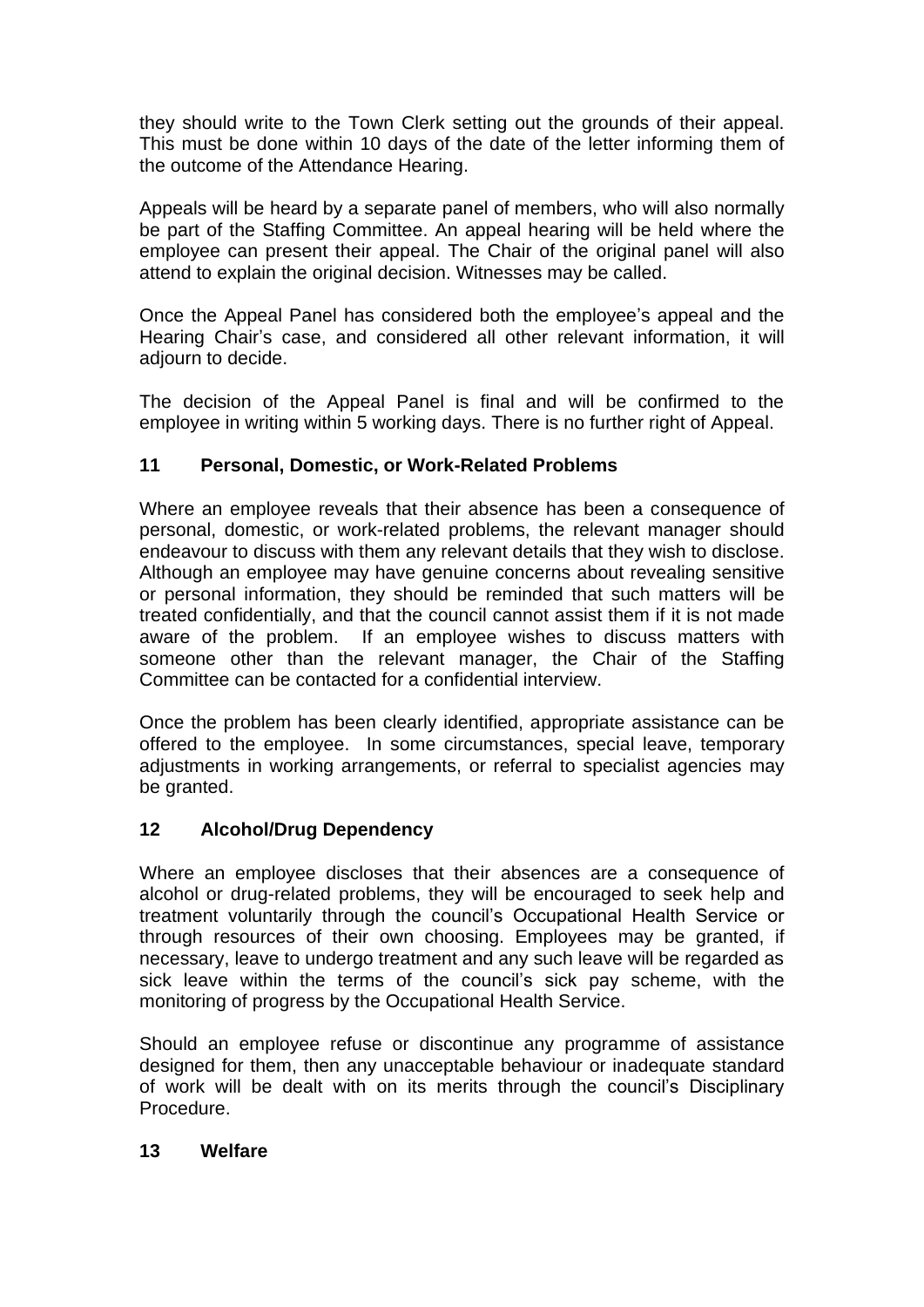If, as a consequence of medically related absence, the relevant manager has any concerns about an employee's ability to undertake the full range of duties and responsibilities associated with their post, consideration should be given to suspending them with pay, or finding alternative duties whilst medical advice is sought from the Occupational Health Unit.

# **14 Monitoring**

Monitoring is an important part of sickness absence. For reports to be issued to managers, it is important that all absence from the workplace is reported.

All signed absence forms should be returned as soon as possible after the employee's Return to Work Interview has been conducted. The Town Clerk will ensure that an absence history is maintained for each employee. These records will provide the base data for the compilation, at regular intervals, of statistics showing the level of sickness absence across the council.

The sickness monitoring system will also enable the Town Clerk to identify individual cases where frequent or lengthy absences have occurred, or where patterns of absence have been identified. However, the manager should view such notifications as a secondary means of identifying problems or potential problems.

The manager should ensure that they always maintain comprehensive records for each employee in relation to contact during and immediately following periods of sickness absence.

These details should be maintained on the employee's personal file and should always be treated with sensitivity and confidentiality. Employees will be entitled to access these records on request.